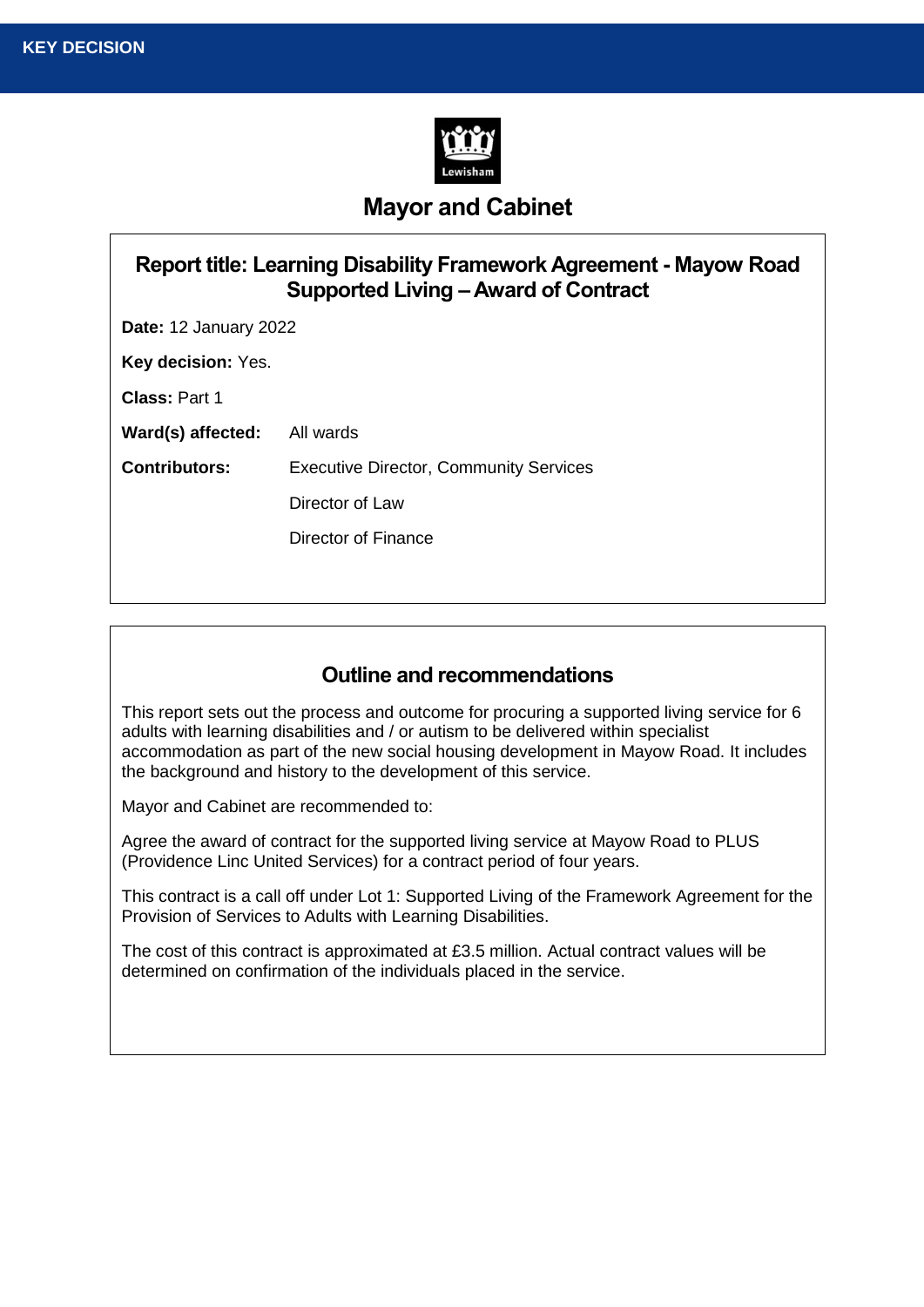## **Timeline of engagement and decision-making**

On 13th February 2019 Lewisham's Mayor and Cabinet approved that the Council should pursue the development of new high-quality Supported Living and temporary accommodation homes at the Mayow Road Warehouse site.

On 7<sup>th</sup> August 2019 Lewisham's Mayor and Cabinet authorised the scheme be submitted for Planning Approval

On 1st November 2019 Planning Permission was granted

A capital grant agreement between NHSE and Lewisham Council was finalised and signed in February 2020 to confirm the NHS funding contribution towards the cost of the build of the 6 supported living flats that would form the supported housing element of the Mayow Road development.

Approval to procure a provider for the delivery of the supported living service at Mayow Road was given by Mayor & Cabinet on 10<sup>th</sup> March 2021 (report entitled *Learning Disability Framework - Request for permission to procure a contract for Supported Living through call off from the Framework (Mayow Road Supported Living units)*)

Two organisations bid and were shortlisted for interviews which were held on  $17<sup>th</sup>$ November 2021. The evaluation panel for the interview comprised Council officers, Health professionals plus a person with lived experience supported by an Advocacy worker from Lewisham Speaking Up within the interview.

## **1. Summary**

- 1.1. The purpose of this report is to seek agreement from Mayor and Cabinet to award the contract for the new Mayow Road supported living service to PLUS (Providence Linc United Services) following a procurement process carried out as a call off under the Framework Agreement for the Provision of Services to Adults with Learning Disabilities. The contract will start in February 2022.
- 1.2. The service will be delivered to the 6 new Supported Living homes for residents with learning disabilities which is part of the new Mayow Road social housing development.
- 1.3. The development of this new supported living scheme is strategically supported by the Council and the CCG. NHS England have made grant funding available for the development of the Supported Living element of the Mayow Road scheme as a part of the 'Transforming Care' programme (now the Learning Disability & Autism programme). A grant of c. £900k has been made available following the award of planning approval for the scheme in November 2019.
- 1.4. The Joint Commissioning Teams for Adults and Children Services (CCG and LBL) have agreed the approach to delivering the supported living scheme which will provide an alternative to residential care locally for people with a learning disability and/or autism with challenging behaviour in Lewisham, and is an important new service which will expand the local offer to meet the needs of young people coming through transition from Children and Young People's services and reduce the need for out of borough placements.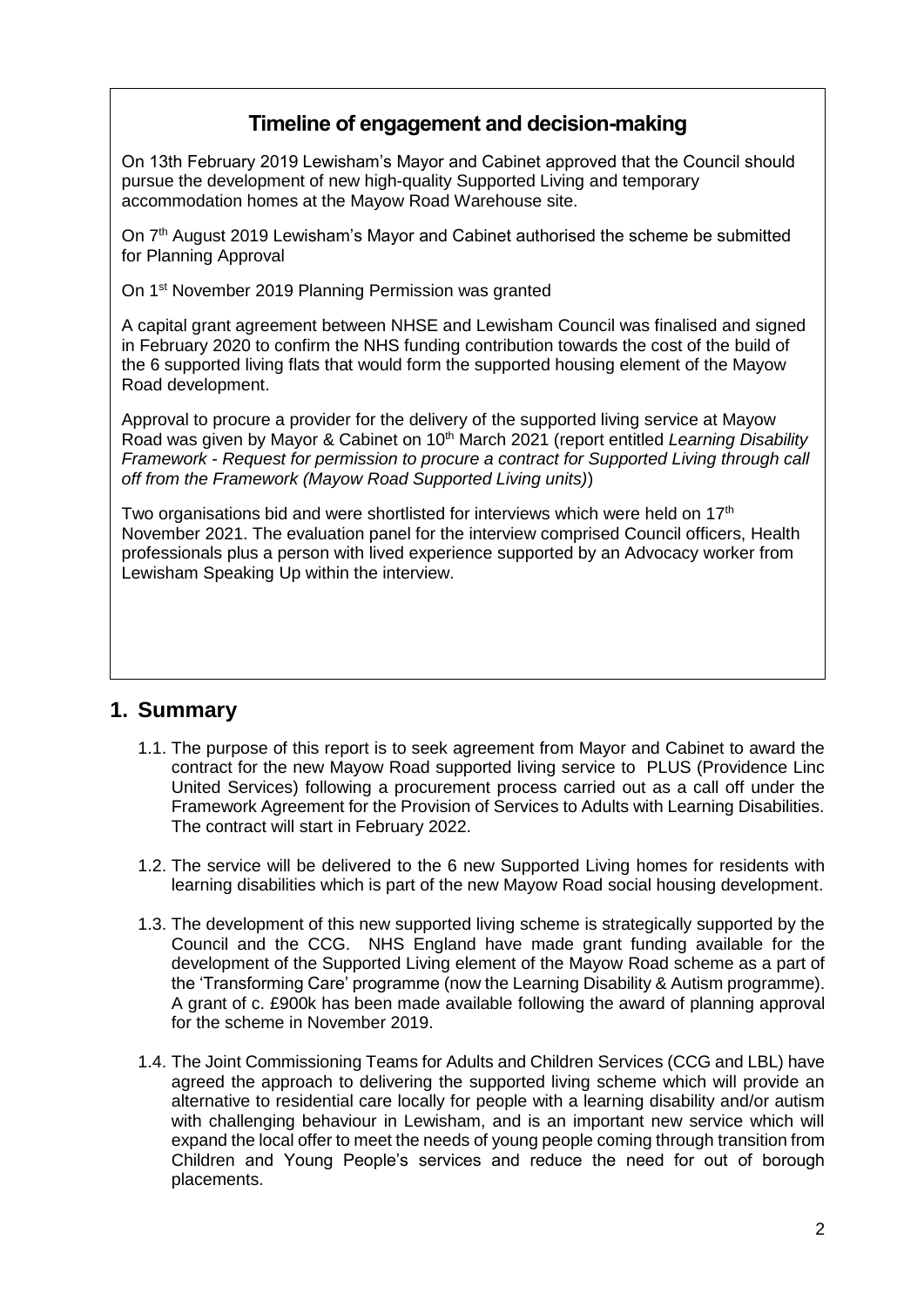## **2. Recommendations**

2.1. Mayor and Cabinet are recommended to:

Agree the award of contract for the supported living service at Mayow Road to PLUS (Providence Linc United Services) for a contract period of 4 years, at a total value of approximately £3,453,561 following a mini-competition carried out under Lot 1: Supported Living of the Framework Agreement for Adults with Learning Disabilities 2019-2023.

## **3. Policy Context**

- 3.1. In line with other councils, Lewisham Council became the lead agency for commissioning services for adults with a learning disability on 1st April 2009. The Joint Commissioning Section 75 signed in 2014 means that it leads on commissioning in respect of adult services for Mental Health, Learning Disabilities, Older Adults, Physical Disabilities and Carers.
- 3.2. The Care Act 2014 is the most substantial piece of legislation relating to adult social care to be implemented since 1948. It consolidated previous legislation, common law decisions and other good practice guidance. The Care Act places a wide emphasis on prevention, the provision of advice and information, changes to eligibility, funding reform and market shaping and commissioning.
- 3.3. The Council requires that contracts continue to be delivered in accordance with the principles laid out in Transforming Care, the Government's Concordat Programme of Action (2012) and the national plan "Building the right support" (2015) to develop community services for people with a learning disability and/or autism. These principles are:

1) People should be supported to have a good and meaningful everyday life

2) Care and support should be person-centred, planned, proactive and coordinated

3) People should have choice and control over how their health and care needs are met

- 4) People should be supported to live in the community
- 5) People should have a choice about where and with whom they live
- 6) People should get good care and support from mainstream NHS services

7) People should be able to access specialist health and social care support in the community

8) People should be able to get support to stay out of trouble

9) When health needs cannot be met in the community people should be able to access high quality assessment and treatment in a hospital setting

- 3.4. The Framework Agreement established in 2019 links with the Council's Corporate Strategy (2018 – 2022). The Framework operates in line with the Council's commitments:
	- to ensure all health and social care services are robust, responsive and working collectively to support communities and individuals:
	- to defend and deliver health and social care services that protect the most vulnerable in our borough:
	- to ensure everyone receives the health, mental health, social care and support services they need
- 3.5. The contract being commissioned is being procured under the Framework Agreement and in line with these Council commitments.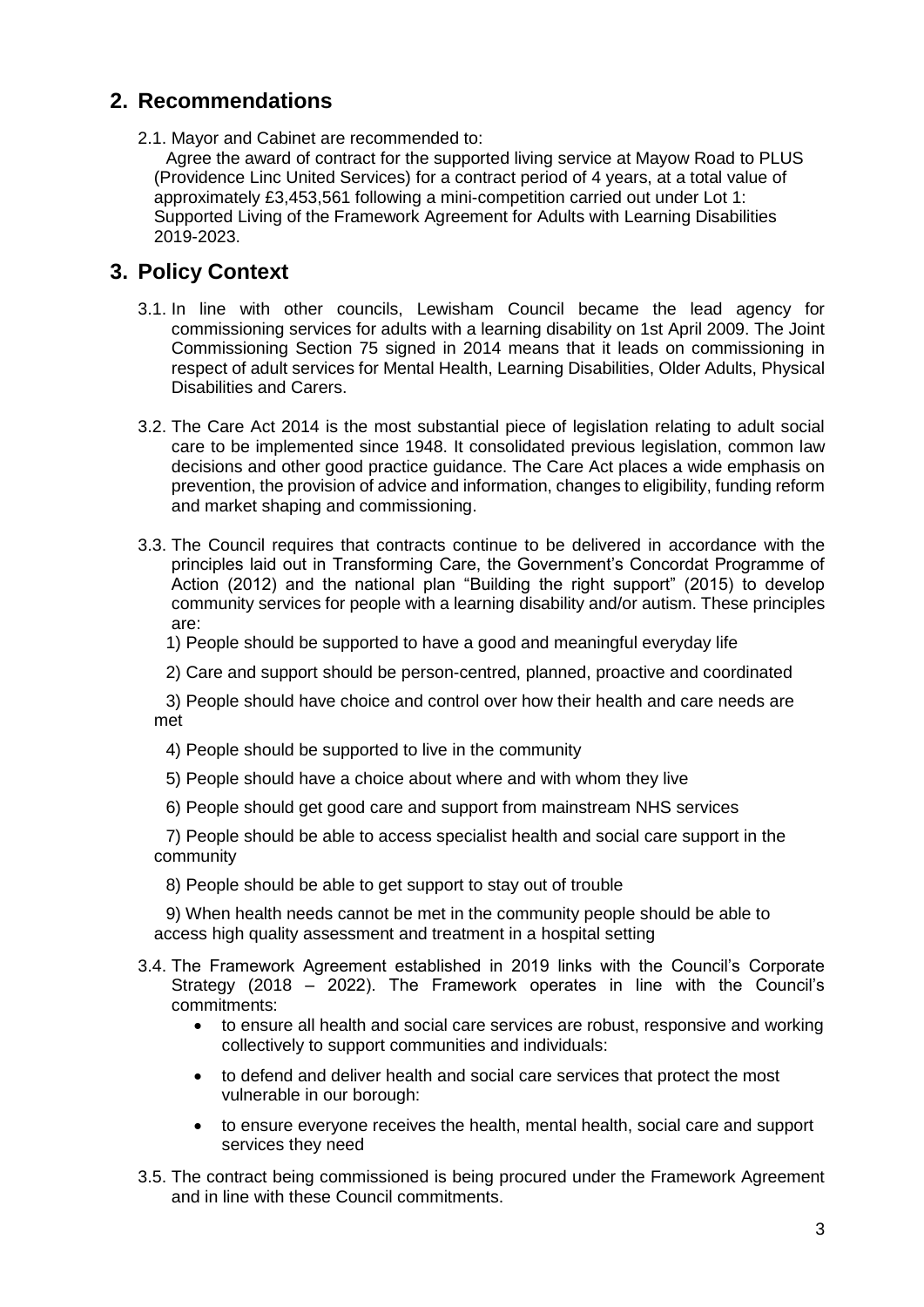- 3.6. There has been increased recognition of the need to develop local accommodationbased services for people with learning disabilities and autism, in particular for those young people in Transition from Children to Adults Services. This is reflected in the Council's Corporate Strategy 2018-22 with building more housing for adults with learning disabilities listed as a commitment. Commissioners have confirmed that there is sufficient need for the flats to be fully occupied.
- 3.7. The recommendations within this report also relates directly to other commitments in the Council's Corporate Strategy 2018 – 2022:
	- Delivering and defending health and social care services that protect the most vulnerable in our borough
	- Working with our partners to ensure that young people transitioning into adulthood achieve the best possible outcomes in relation to education, work, healthy lives and strong community connections.

#### **4. Background**

- 4.1. On the 13th February 2019 Lewisham's Mayor and Cabinet approved that the Council should pursue the development of new high-quality Supported Living and temporary accommodation homes at the Mayow Road Warehouse site. This scheme is part of a wider emerging programme of development and refurbishment for people with learning disabilities in Lewisham whose behaviour challenges. The project is based on the success of an existing in borough challenging needs service at Holmbury Dene, which was refurbished into self-contained flats in 2018 to provide personalised support to meet individual's needs. The service has received positive feedback from service users and families and has been able to support people with challenging behaviour successfully. Social work have been an integral part of the team working on this project and have influenced the design development. Social work will continue to be involved in the development of the service and identification of service users for the scheme.
- 4.2. This scheme is part funded by NHS England through the 'Transforming Care Programme' capital fund. The NHS England Transforming Care Programme, now the Learning Disability & Autism programme, seeks to improve health and care services for people with a Learning Disability and/or autism who display challenging behaviour, including those with a mental health condition. The aim of the programme is to enable more people to live in the local community, with the right support, and close to home.
- 4.3. LB Lewisham secured c £900,000 in NHS Capital Grant to fund the development of 6 1-bedroom flats that are being specially designed and developed to meet the housing needs of people with a learning disability and/or autism who have behaviour that challenges. The flats will also provide communal space for use by staff and for meetings with professionals/families etc. LB of Lewisham is funding the balance for any additional requirements people housed in these flats will need.
- 4.4. The new supported living scheme will provide much-needed supported housing to enable young people with Learning Disabilities and/or autism with challenging behaviour to live independently in Lewisham, reducing the need for expensive out-of-borough placements for this group of service users, which could save the Council in the region of £145k per annum.
- 4.5. Lewisham has a high prevalence of young people diagnosed with autism in comparison to other local authorities. Every year approximately 6 young adults with LD and/or autism 'in transition' are at risk of hospital admission as adults. Some of these young people are admitted to hospital and some are placed in out of borough schools or colleges. They are often placed in crisis as their behaviour becomes increasingly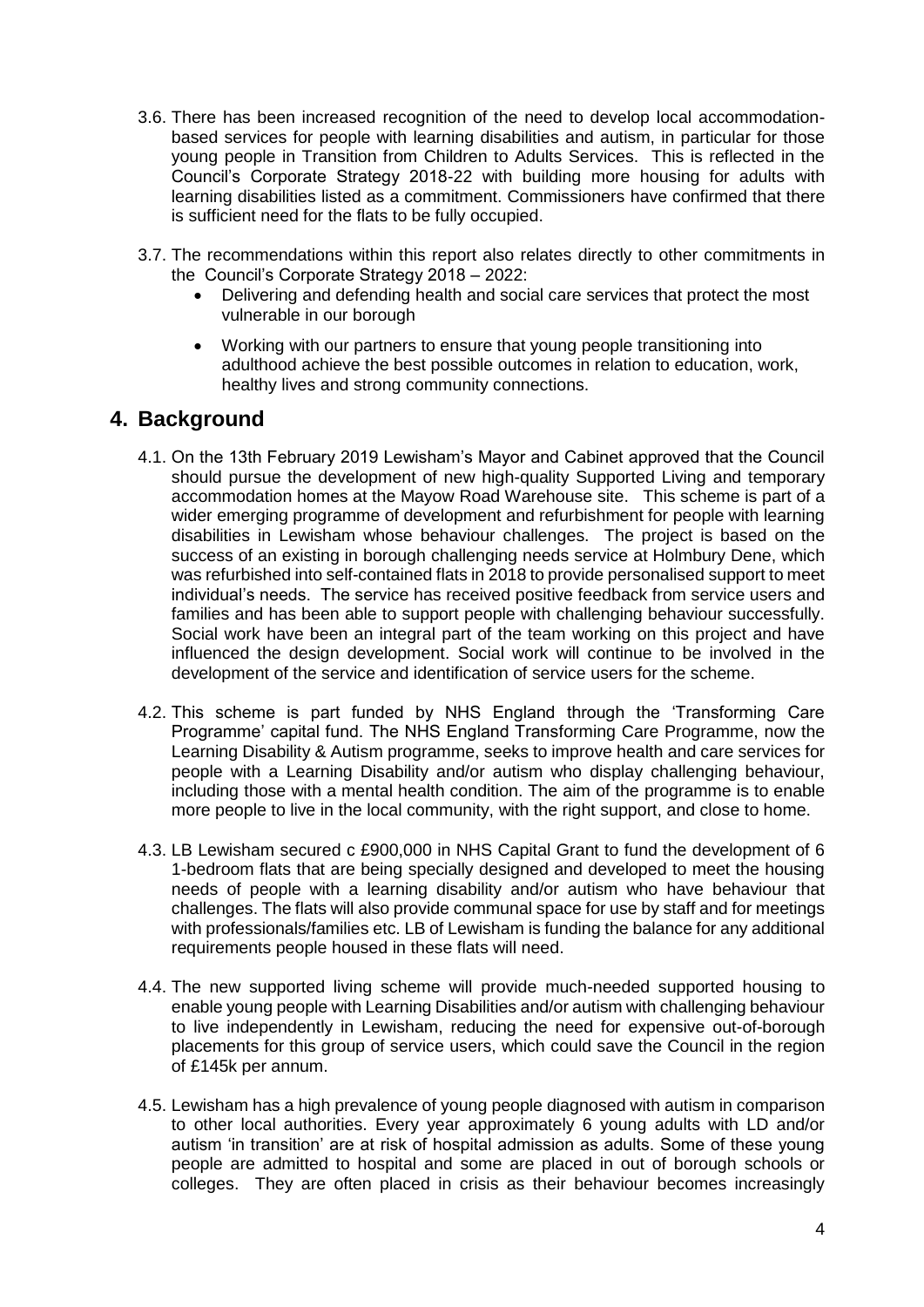impossible for families to manage at home.

- 4.6. There are insufficient numbers of specialist accommodation in Lewisham for young people whose behaviour challenges, which means that they are not currently able to return to the borough post-19 and remain long-term in unsuitable placements or accommodation far from their families and support networks. There is also a lack suitable accommodation for young people at risk of admission to move into, triggering a move to hospital or an out of area placement.
- 4.7. The Mayow Road supported living development will deliver these benefits for individuals:
	- 6 new self-contained units of settled accommodation will enable 6 young adults with learning disabilities and/or autism who display behaviour which challenges to return from out of borough placements/ be discharged from hospital/ leave family home
	- Clients/ patients to receive care closer to home
	- Individuals will be able to better maintain contact with family friends and support networks
	- The Council will be able to provide closer quality assurance and monitoring of service provision in the borough, compared to out of borough services, thus ensuring both safety of care and quality of life
	- Improved continuity of care and treatment
	- Improved self-determination and citizenship
	- Improved opportunity to follow education and employment plans (EHCPs) uninterrupted and locally
- 4.8. The service is welcomed locally by LD Specialist Therapy Services. Lead professionals have been involved in developing the design approach to date and will continue to be involved in the development of the service, and through the start-up and delivery of the new service.
- 4.9. The Council's Strategic Housing Team and Lewisham Homes, who are managing the scheme, have developed a partnership approach to deliver the scheme and have allocated project management resources to drive the project forward. They have worked closely with Lewisham Social Care and Health to develop the scheme, which will form part of the Council's 1000 new home programme and help to achieve a key housing commitment to build more new homes for people with learning disabilities in the borough. The new flats are being built to enable specialist care and support services to be provided onsite 24/7, without an institutional feel.
- 4.10 To develop the Supported Living designs the Strategic Housing team have taken specialist advice from best practice guidance to inform key principles and promote a well thought out approach to the development. This includes Supported Housing Guidance and lessons learnt from other successful projects in the UK, as well as holding consultation events with service providers and design workshops with the Adults with Learning Disabilities (AWLD) social work team and multidisciplinary staff from the AWLD Community Health Team.
- 4.11 The supported living service specification issued through this procurement process is based on current best practice and learning and comprises a general specification detailing the values and standards required of providers delivering supported living services in the borough and additional service requirements specific to the needs of people with a learning disability and / or autism who challenge services through their behaviour who are the target group for this service. In addition, individualised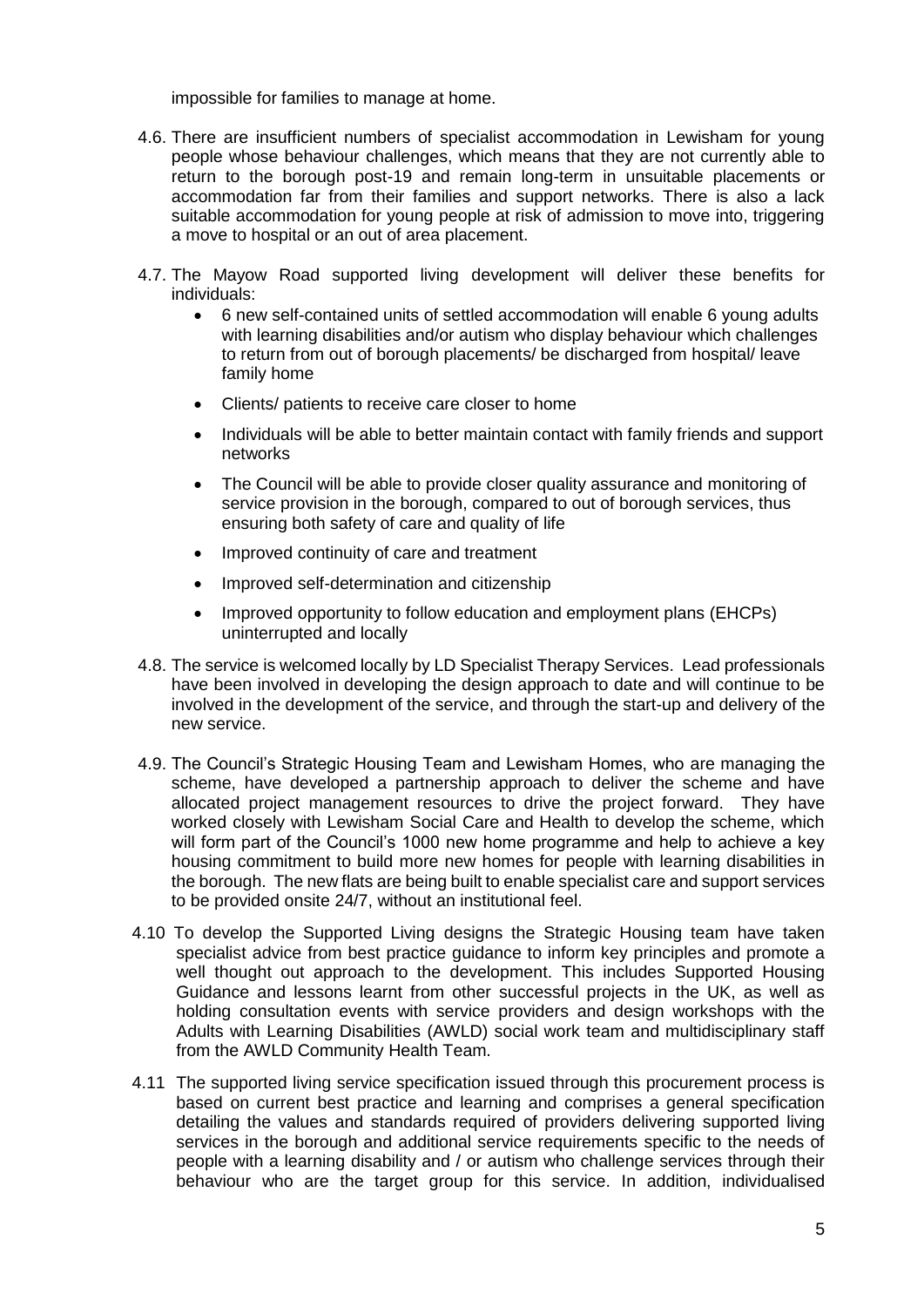specifications will be drawn up detailing commissioners' expectations and requirements for the service and key outcomes expected for each service user. The contract specification and pricing schedule reflect the need for providers to deliver personalised services for individuals in accordance with assessed needs and specified financial modelling.

- 4.12 Providers on the Lewisham Learning Disability Framework for the category of Supported Living were invited to a design development workshop, which enabled the scheme design to benefit from a wealth of local knowledge and experience.
- 4.13 Providers were invited to bid to provide the care and support services into the service through this procurement. The provider for the supported living service is being procured at this time to enable a minimum 6 month period before the service starts to establish the service, recruit staff and work with the Council to identify service users.
- 4.14 The successful provider will be required to work with local advocacy groups and Learning Disability and Autism Spectrum Disorder professional teams to identify individuals who may be eligible to move into the service at the time it becomes available and to work with them and the potential future service users to personalise the scheme and service to meet their needs and preferences. The specification has been informed by the work that Lewisham Speaking Up have already done about Housing at their People's Parliament meetings.
- 4.15 The supported living service has been procured through the Learning Disability Framework Agreement for adult learning disability services under the category of Supported Living (Lot 1). The Framework was implemented on 1 September 2019 with a term of 4 years.
- 4.16 The Framework Agreement allows the Council to both call off contracts using the prices and quality information submitted on appointment to the Framework Agreement or through a mini competition amongst Framework Providers.
- 4.17 The Framework Agreement is an overarching contract under which services are procured using service specifications that are particular to the service and service category concerned. Procuring this service through the Framework Agreement enables commissioners to continue to ensure the contract delivers best value. The new contractual agreement will give the flexibility to commissioners to review the service and costs to reflect changing needs and support requirements and strategic priorities.

#### **5 Tender Process and Evaluation**

- 5.1 The service was tendered through an e-procurement process carried out using the London Tenders Portal.
- 5.2 The procurement was carried out as a call off through mini-competition from the Lewisham Learning Disability Framework Agreement: Lot 1 – Supported Living. Notification of the tender was sent to the twenty-one (21) organisations appointed to the Framework Agreement for Lot 1.
- 5.3 The tender period ran from 18th August 2021 through to 18th October with interviews of shortlisted providers held on 17th November 2021.
- 5.4 Criteria were weighted 60% for the quality submission, and 40% for the financial submission price in line with the evaluation criteria for securing a place on the Framework. This approach was adopted and approved as all of the potential bidders had already competed on price when they were appointed to the Framework. Supported living rates are set within the Framework Agreement and in this procurement exercise bidders were required to price the service based on the Council's rates. Bidders were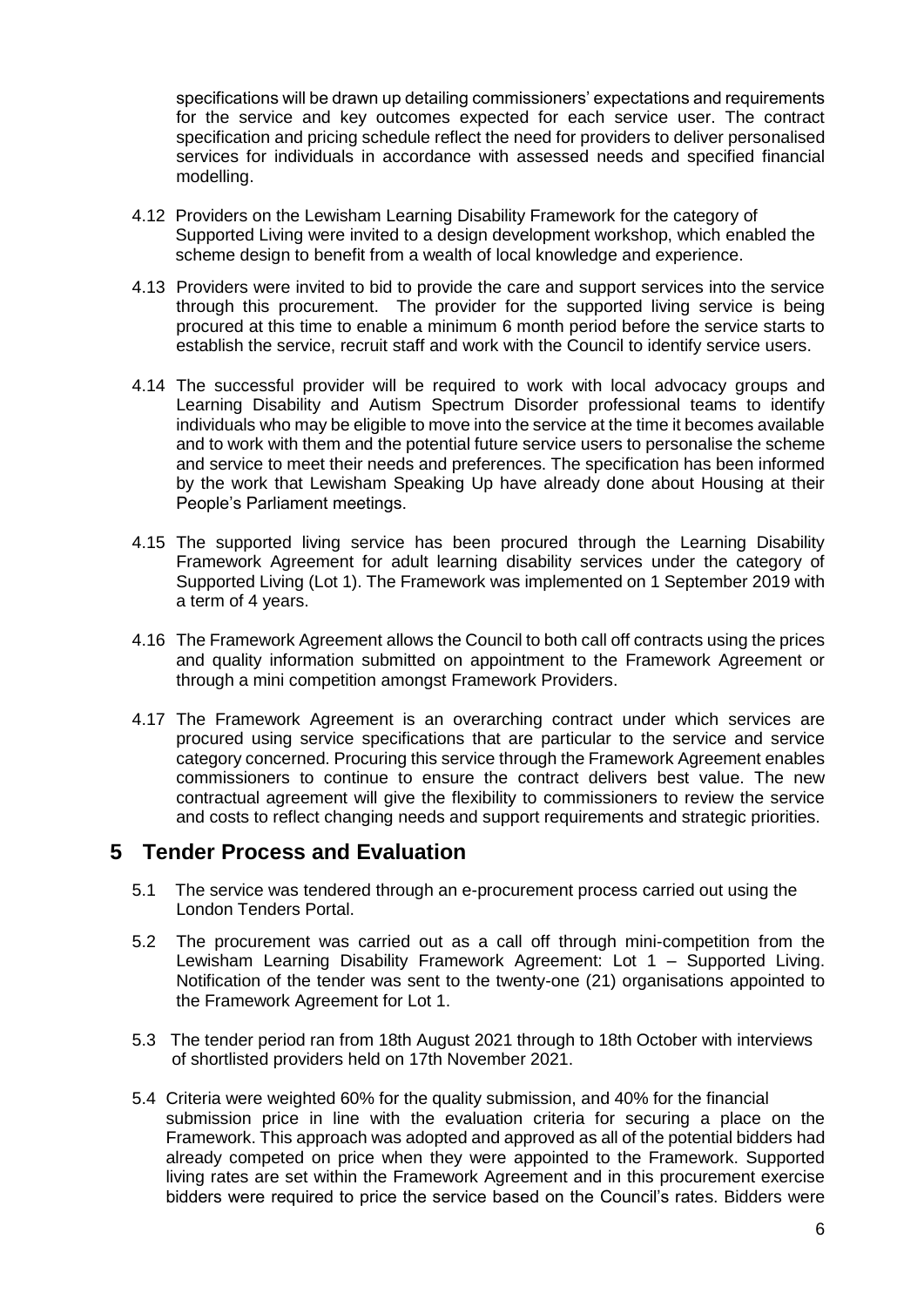advised they could not submit prices above the Council's maximum rates.

5.5 The following criteria were assessed during the tender evaluation process: Financial detail including price 40%

| MS1 | <b>Service Delivery</b>                      | 10%   |
|-----|----------------------------------------------|-------|
| MS2 | <b>Service Mobilisation</b>                  | 8%    |
| MS3 | Multi-Agency Working                         | 5%    |
| MS4 | <b>Person Focussed Support</b>               | 7%    |
| MS5 | Staffing                                     | 5%    |
| MS6 | Safeguarding                                 | 5%    |
| MS7 | Performance Management                       | 5%    |
| MS8 | <b>Social Value</b>                          | 5%    |
| MS9 | Climate Change (For information only)        | 0%    |
|     | MS10 GDPR & Data Handling (Information only) | $0\%$ |
| P1  | Ability to Deliver the service – interview   | 10%   |

- 5.6 The full detail of Quality Method Statements for the above are shown in Appendix 1.
- 5.7 A quality threshold of 7 out of 10 (Good) was set by the Evaluation Team as the required minimum score for the following criteria for the written tender:
	- Service Deliverv
	- Service Mobilisation
	- Person Focussed Support
	- Safeguarding

Any organisation not achieving this score was deemed not to have the experience or capacity to deliver to the standard required. For all other criteria the quality threshold was set at a Pass Mark of 5 out of 10 (Barely Adequate)

- 5.8 The service specification was 'outcome based'. Tenderers were asked to submit a description of their proposals to deliver these outcomes in the form of Method Statements. These were used to test tenderers' understanding of service requirements and approaches within each of the criteria detailed in 5.6
- 5.9 The method statement around social value was weighted at 5% of the total evaluation. This required tenderers to detail targets around social value across the four council objectives:
	- Employment, skills and economy
	- Creating a greener Lewisham
	- Making Lewisham Healthier
	- Training Lewisham's future
- 5.10 Tenderers were asked to detail their KPI social value targets for each contract in areas including:
	- the employment of LBL residents,
	- work experience for residents
	- use of local businesses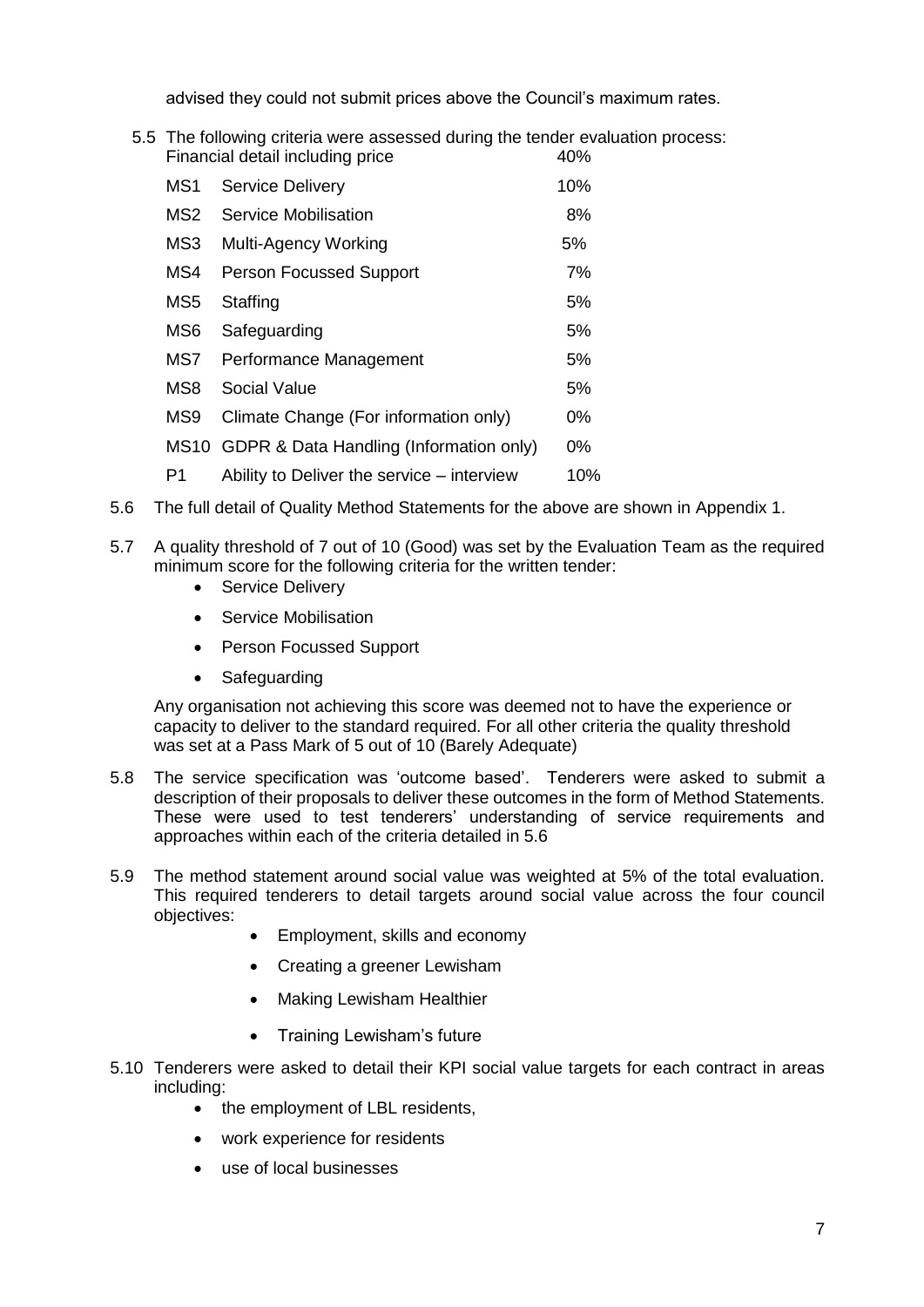- commitment to broader improvements
- volunteering
- Digital Inclusion
- reducing carbon footprint
- promotion of healthier lifestyles for LBL residents
- commitment to healthy work practices
- 5.11 In the Invitation to Tender suppliers were advised that a maximum of three organisations who met the qualifying criteria, when the quality and financial scores were combined for each service, would be invited to interview.
- 5.12 Two organisations tendered for this service. An evaluation panel comprising of council officers and health professionals evaluated the written quality and financial submissions
- 5.13 Both submissions were compliant with the requirements of the tender and, therefore, both organisations were invited to interview. The interview panel consisted of two officers from the Joint Commissioning Team; the Head of Service for Adults with Learning Disabilities and Transitions; the Lead Occupational Therapist, Lewisham, Southwark and Lambeth Teams for Adults with Learning Disabilities (GSTT) plus a person with lived experience of autism supported by an advocate from Lewisham Speaking Up.
- 5.14 The interview was used to further explore the quality criteria as specifically applied to this service. In addition to a range of prepared questions posed on the day, those suppliers being interviewed also had to deliver a prepared presentation. The presentation had to be easy to understand and accessible for all panel members. The presentation needed to cover:

Why would good communication be so important in this service? Outline your approach to ensure effective communication in all aspects of service delivery

- 5.15 The full detail of the questions asked of the shortlisted providers at interview can be found at Appendix 2.
- 5.16 The total scores for the quality and finance submissions are shown at Appendix 3.

#### 6 **Synopsis of the Bids Received**

6.1 Full synopsis of the bids received is set out in in section six of the Part 1 report.

## **7 Financial implications**

- 7.1 This report recommends the award of a supported living contract for adults with learning disabilities and / or autism who require specialist in borough support. The contract will be for a period of four years. The contract will be funded through the Package & Placement Budget.
- 7.2 Bidders for this contract were required to submit prices for two phases of this contract.
	- Phase 1 is the initial development of the service lasting approximately 6 months from the 1st February 2022. This period is to cover mobilisation of the service; recruitment and induction of management and staff and undertaking the initial work of getting to know the service users and planning and supporting their transition into the service.
	- Phase 2 is the implementation of the full contract with a full complement of staff in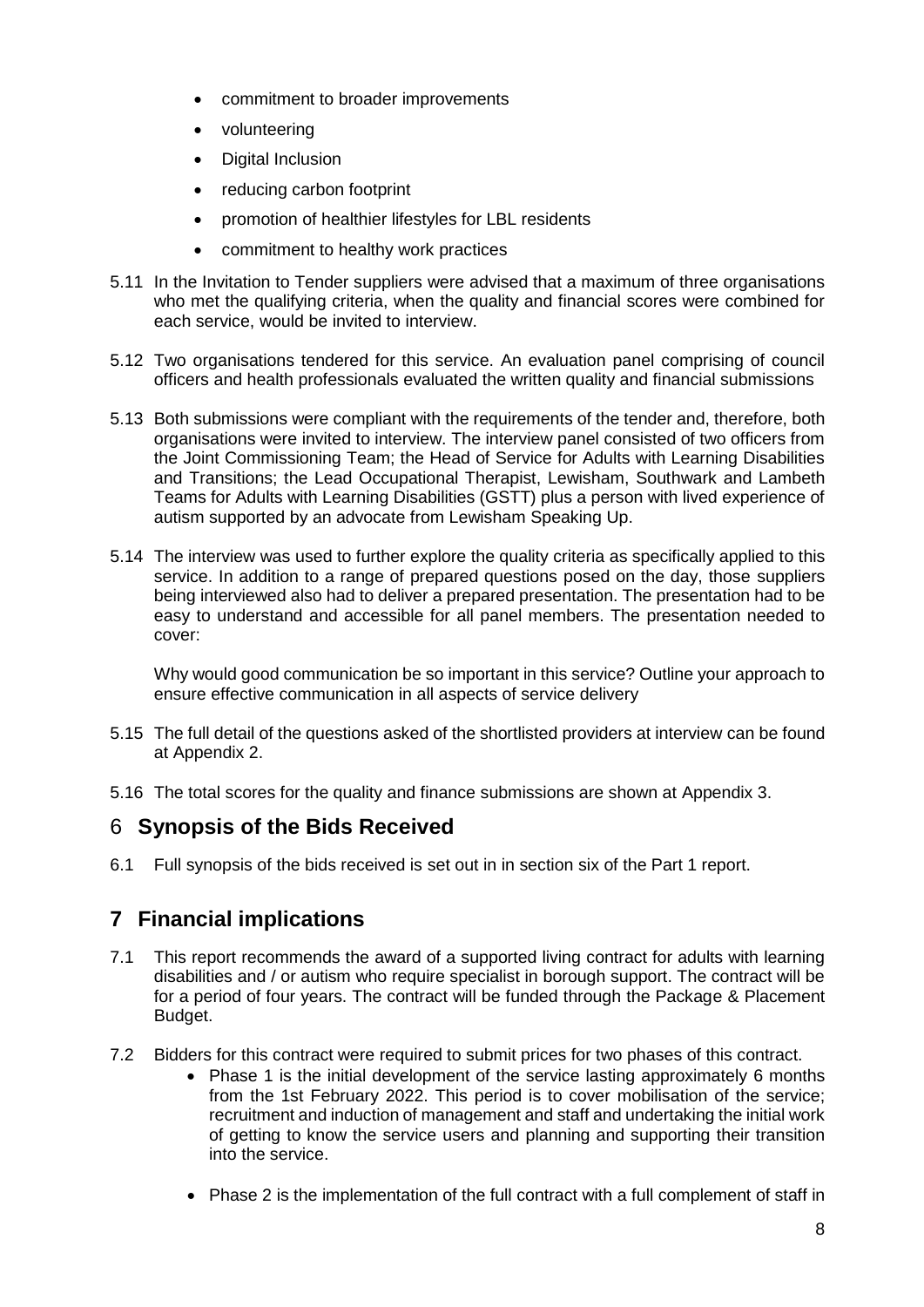place to support 6 service users within their own flats following the scheme's planned opening in August 2022. Bidders were required to submit a weekly cost for this phase broken down to show a cost per service user.

- 7.3 At this stage the actual users of this service are yet to be identified but will come from the cohort of young people coming through transition from children's into adult services in 2022 or who may already be adult services responsibility. These young people are likely to be already placed in high cost out of borough placement, funded through children's or adult services in the local authority or NHS funded, for whom in-borough provision would be a preferable and more cost effective service model.
- 7.4 In order to submit individual service user prices for this service bidders were provided with 6 anonymised care act assessments of individuals whose behaviours and presentations were representative of young people with learning disabilities and / or autism who would be the likely recipients of this service.

| Provider              | <b>PLUS - Winning Provider</b> | <b>Provider B</b> |
|-----------------------|--------------------------------|-------------------|
| Phase1                | £143,865                       | £265,065          |
| Phase 2 (weekly cost) | £15,912                        | £16,348           |
| Phase 2 (annual cost) | £827,444                       | £850,096          |
| Total cost*           | £3,453,561                     | £3,665,942        |

7.5 The winning provider submitted lower prices for both Phase 1 and Phase 2 of the contract. The costs submitted by each provider were as follows:

\*Total cost comprises: Cost of Phase 1 + Phase 2 weekly cost x contract duration of 4 years.

- 7.6 The anticipated cost of this contract at point of procurement was £1.2 million per annum. This was based on the actual cost of 6 young people with learning disabilities with comparable needs presentation to those targeted for this service who were currently in hospital settings or in high cost out of borough placement. The new service, as costed by the winning provider, is therefore likely to achieve significant savings against the cost of 6 current placements of this nature (3 residential and 3 hospital placements). However, the actual level of cost savings will only be determined on the confirmation of service users and the comparison of costs against their current or anticipated provision. A fuller breakdown of the costing of this service and potential savings is provided in the Part 2 report.
- 7.7 The expectation is that a proportion of cost will be recharged to the NHS as it is anticipated that a number of places in this service will be taken by health funded service users. This is reflected in the cost modelling for the service which is based on 50% (3 of 6) places being health funded. However, actual apportioning of funding for the service will be determined on identification of service users through the development of the service.
- 7.8 In submitting bids suppliers had to confirm they would adhere to the Council's Framework supported living hourly and overnight rates throughout the lifetime of the contract. The Council's hourly rate is inclusive of the London Living Wage as at 1st April 2021 (£10.85 per hour). However, it has been announced (November 2021) that the London Living Wage for 22/23 will increase to £11.05 per hour. At the point the contract comes into effect the Council is likely to have made a decision on any fee uplifts for 2022/23 taking into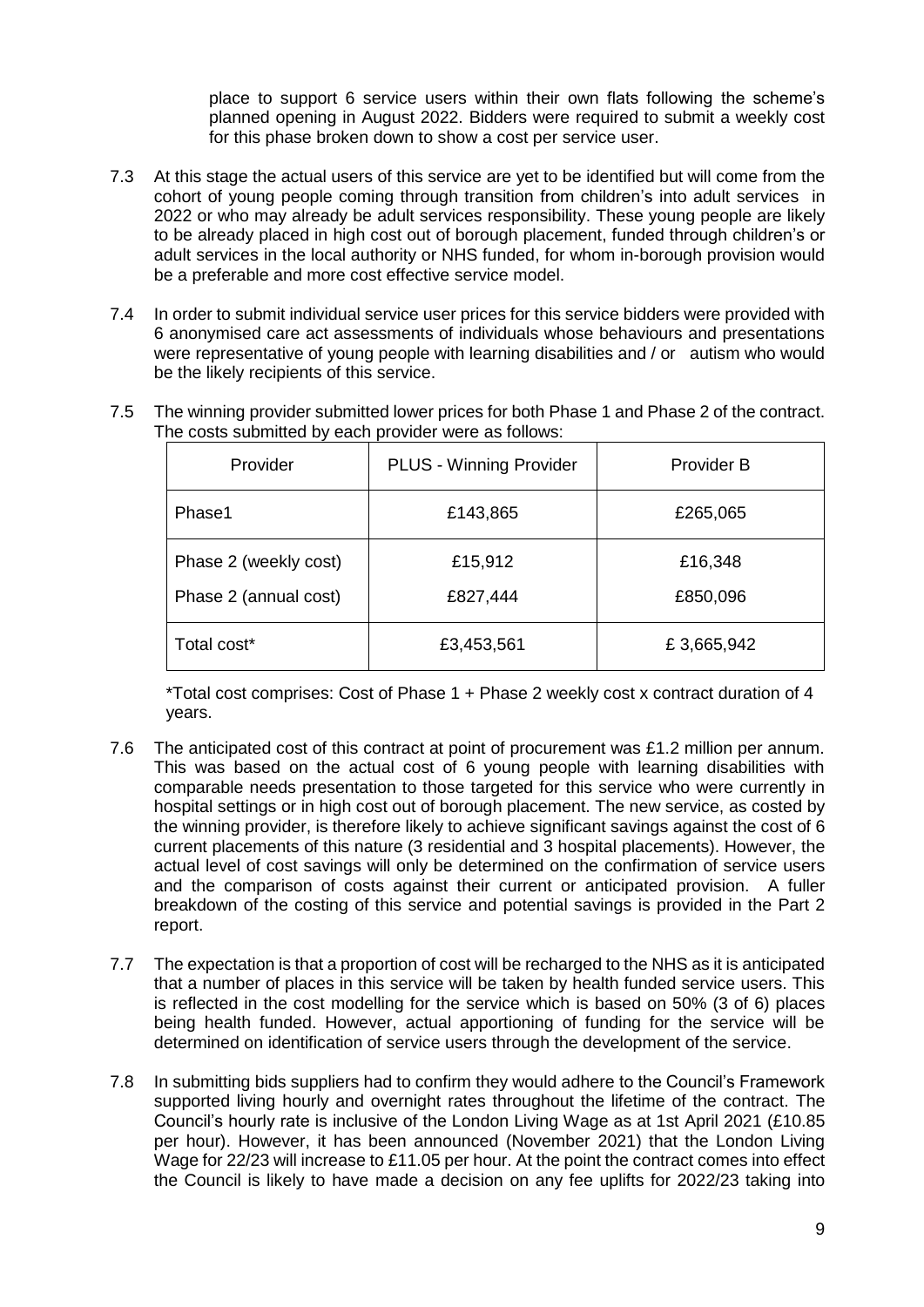account the uplift in LLW. If Framework rates are amended the successful bidder will have to conform to the new rates agreed.

- 7.9 The provider awarded the contract through this procurement process will be required to provide evidence that all staff are remunerated at rates equal to or above the London Living Wage as standard terms and conditions of employment. The Contract will require providers to maintain the London Living Wage for the lifetime of the Contract.
- 7.10 Any changes in contract price, following award of contract, will be as a result of Council agreed uplifts or due to changing service user need which could lead to either an increase or decrease in price. Any changes agreed by the Council during the period of the contract will be applied in line with the Council's standard terms and conditions of the Framework Agreement.
- 7.11 Use of the Framework Agreement will continue to help the Council achieve savings and control costs. The risk of cost pressure if contract prices are not contained is high.
- 7.12 The Framework Agreement has been commissioned on the basis of a 60% Quality and 40% Price weighting. This weighting reflects the need to appoint providers to the Learning Disability Framework Agreement who are committed to delivering economically efficient services, which are also of a high quality in the respect of the support provided and outcomes achieved. Local authorities have a duty under the Local Government Act 2003 to obtain best value in the procurement of works, services and supplies and to secure continuous improvement in the way they carry out their functions, having regard to a combination of economy, efficiency and effectiveness.

#### **8 Legal implications**

- 8.1 The contract referred to in the body of the report is a social/health contract above the Light Touch limit to which the "Find a Tender" (formerly OJEU) limits would apply. The value of the services means that it is a Category A contract for the purposes of the Council's Contract Procedure Rules, as the estimated total value over 4 years exceeds £500,000.
- 8.2A Category A contract must be subject to a formal tender exercise and bidders must be invited to tender by either a public advertisement, alternatively by an compliant public consortium Framework, or by a dynamic purchasing system. The Council may use a Framework Agreement provided it complies with the requirements in section 33 of the Public Contract Regulations. The report explains officers have used the existing compliant framework to obtain suitable bids. The award of the contract must be published in accordance with legal requirements.
- 8.3 The rationale for the proposed award is set out in the body of the report at section 5 and Appendix 3. The award decision is a key decision and should go in the forward plan.
- 8.4 The Equality Act 2010 (the Act) brings together all previous equality legislation in England, Scotland and Wales. The Act includes a new public sector equality duty (the equality duty or the duty), replacing the separate duties relating to race, disability and gender equality. The duty came into force on  $6<sup>th</sup>$  April 2011. The new duty covers the following nine protected characteristics: age, disability, gender reassignment, marriage and civil partnership, pregnancy and maternity, race, religion or belief, sex and sexual orientation.
- 8.5 In summary, the Council must, in the exercise of its functions, have due regard to the need to:
	- eliminate unlawful discrimination, harassment and victimisation and other conduct prohibited by the Act.
	- advance equality of opportunity between people who share a protected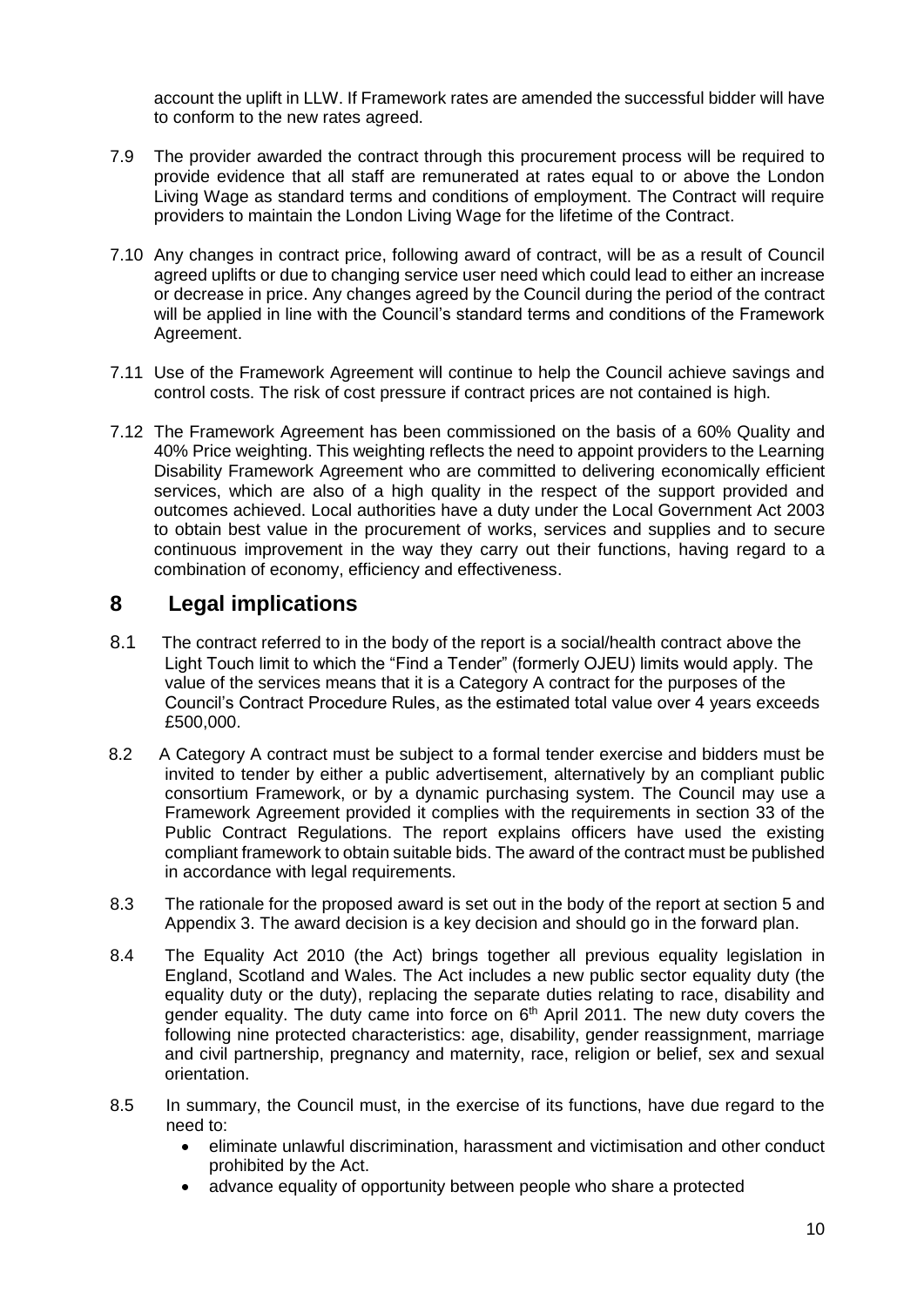Characteristic and those who do not.

- foster good relations between people who share a protected characteristic and those who do not.
- 8.6 As was the case for the original separate duties, the new duty continues to be a "have regard duty", and the weight to be attached to it is a matter for the Mayor, bearing in mind the issues of relevance and proportionality. It is not an absolute requirement to eliminate unlawful discrimination, advance equality of opportunity or foster good relations.
- 8.7 The Equality and Human Rights Commission issued guides in January 2011 providing an overview of the new equality duty, including the general equality duty, the specific duties and who they apply to. The guides cover what public authorities should do to meet the duty. This includes steps that are legally required, as well as recommended actions. The guides were based on the then draft specific duties so are no longer fully up-to-date, although regard may still be had to them until the revised guides are produced. The guides do not have legal standing unlike the statutory Code of Practice on the public sector equality duty, the guides can be found at: [http://www.equalityhumanrights.com/advice-and-guidance/public-sector-duties/new](http://www.equalityhumanrights.com/advice-and-guidance/public-sector-duties/new-public-sector-equality-duty-guidance/)[public-sector-equality-duty-guidance/](http://www.equalityhumanrights.com/advice-and-guidance/public-sector-duties/new-public-sector-equality-duty-guidance/)

#### **9 Equalities implications**

- 9.1 The Council has a public sector equality duty covering nine protected characteristics. These contracts concern the protected characteristic of Disability as the recommendations made in this report relate to one specific group of people with disabilities, people with a learning disability. Implementing these recommendations will not compromise the quality of support delivered to those affected as they will continue to be monitored through commissioning's contract monitoring arrangements. The Council will ensure that as individual contracts are re-let it will comply with the Equality Act 2010 and will not allow any unlawful discrimination.
- 9.2 The Council requires that contracts continue to be delivered in accordance with the principles laid out in the national plan "Building the right support" (2015) to develop community services and inpatient facilities for people with a learning disability and/or autism.
- 9.3 People with learning disabilities from black and minority ethnic communities often suffer from a double discrimination. In order to combat this, service specifications include specific sections on meeting the cultural and religious needs of users in the service. These standards and requirements are monitored as part of the overall contract monitoring arrangements.
- 9.4 Government reports such as 'Death by Indifference' have highlighted the risk to people with learning disabilities of being discriminated against in how their health and wellbeing is supported. The service specifications require providers to recognise their specific responsibilities for supporting people with their health through Health Action Plans, and working in partnership with generic primary and secondary health providers to meet these needs.

#### **10 Climate change and environmental implications**

10.1 There are no specific environmental implications arising from this procurement process. However, procurement of the Framework Agreement contracts require tenderers to demonstrate sound environmental, and sustainability practice, supported by robust policies and procedures. The Council's environmental objectives are further addressed in tenderers' Social Value submission and the targets set will be monitored within the Council's contract monitoring process for Learning Disability Framework contracts.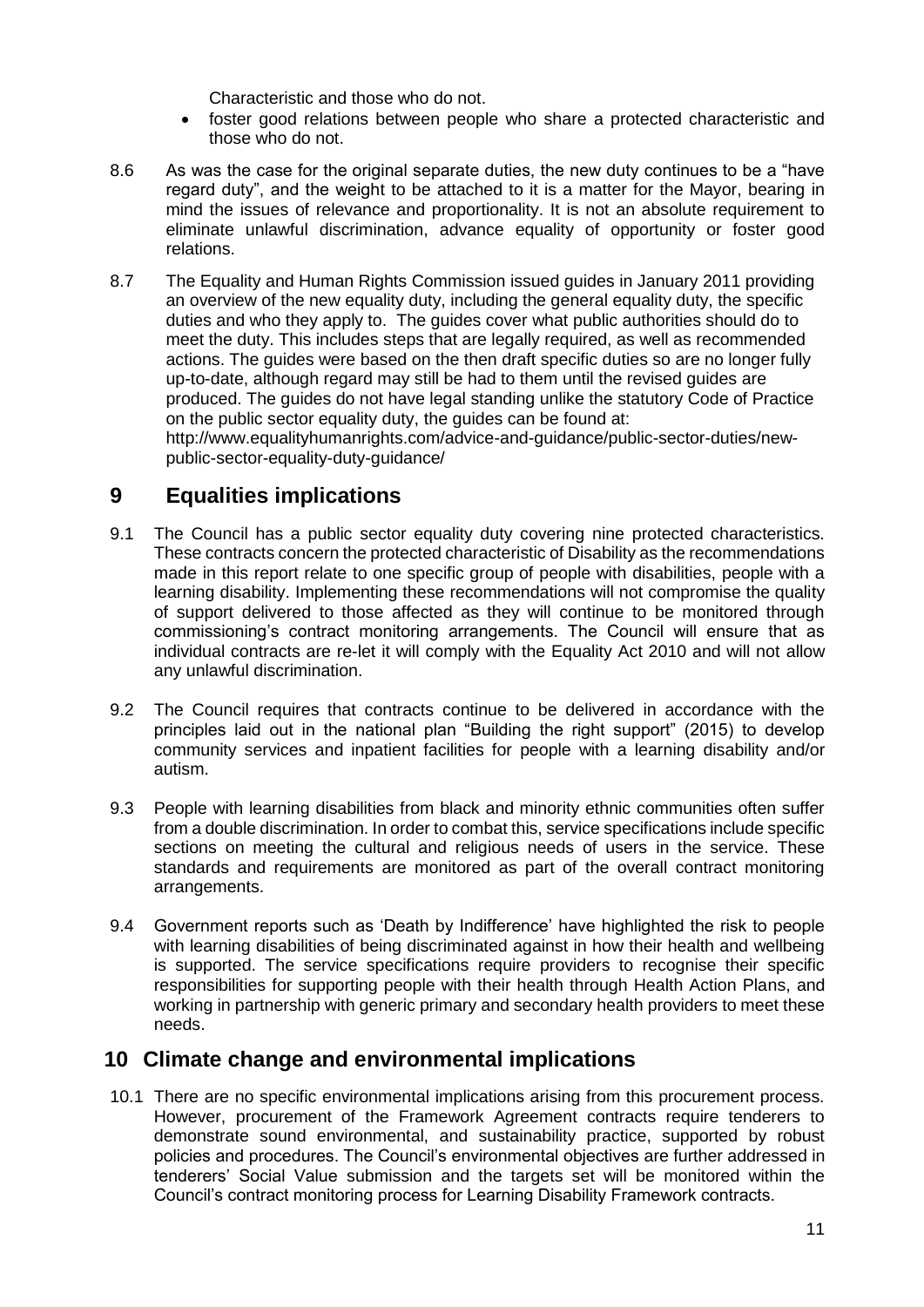## **11 Crime and disorder implications**

11.1 There are no specific crime and disorder implications arising from this piece of procurement. However, contract compliance measures include safeguarding, assertiveness and anti-bullying initiatives. These will also be built into the service specification. Crime and security considerations have been built into the housing design specification including securing the ground floor lobby of the supported living block.

## **12 Health and wellbeing implications**

- 12.1 The health and well-being implications relate to a necessary change in housing for service users. Early award of contract will enable service staff to support the transition of service users to the new scheme. This will help provide reassurance to families, maintain stability for the service user and provide continuity of staff support around the maintenance of activities and support for health and well-being during the transition process.
- 12.2 The service has been designed to meet the health needs of this population, particularly those relating to adverse responses to over stimulating environments, and the risks to mental health and wellbeing.
- 12.3 The service model is based on providing Positive Behaviour Support (PBS) to people with a learning disability, and/or autism, including those with mental health conditions, who have, or may be at risk of developing, behaviours that challenge. PBS promotes pro-active and preventive strategies and includes teaching new skills. It includes strategies to avert crisis and keep people safe. If this involves using restrictive interventions then these must be the least restrictive and there must be a plan about how to reduce reliance on restrictive practices.
- 12.4 It will be a requirement of the appointed provider to work together with service users and their families to manage any anxiety or worries they have around life changes and the move into a new home.

## **13 Social Value implications**

- 13.1 The Public Services (Social Value) Act 2012 came into force on 31st January 2013. It is now a legal obligation in certain circumstances for local authorities and other public bodies to consider the social good that could come from the procurement of services before they embark upon it.
- 13.2 Social Value is defined as the additional economic, social and environmental benefits that can be created when Lewisham Council purchases services outside of the organisation.
- 13.3 Lewisham aims to agree social value through commissioning and procurement activities through four objectives:
	- Employment, skills and economy
	- Creating a greener Lewisham
	- Training Lewisham's future
	- Making Lewisham Healthier
- 13.4 This procurement required providers to detail how they would ensure social value across their contracts and provide the Council with targets covering the 4 objectives listed in 13.3.
- 13.5 The provider awarded the contract for this service will therefore need to ensure that the Borough receives a strong added value offer from performance of this contract.
- 13.6 Section 5.10. above details the specific social value targets set for the contract being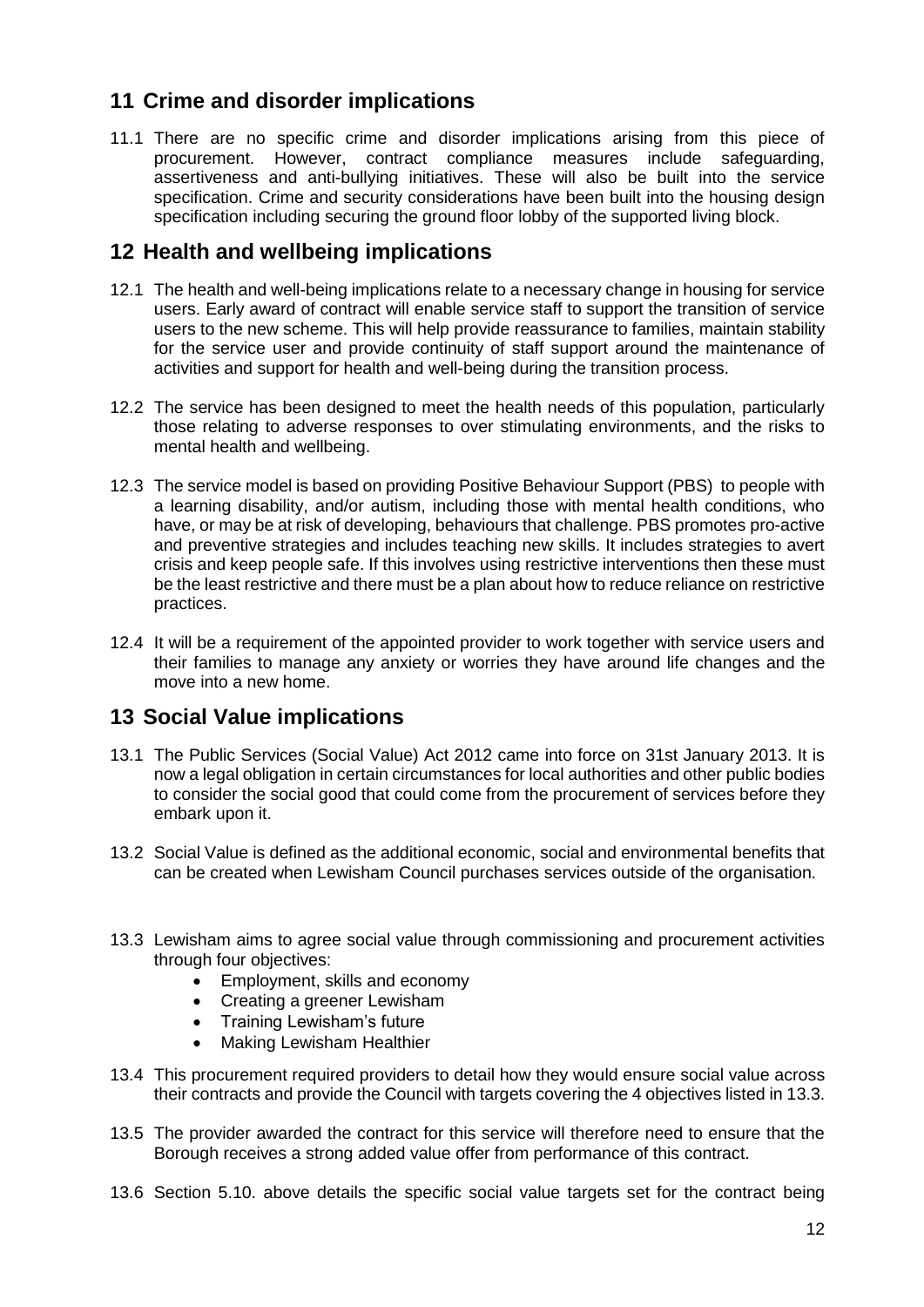tendered through this procurement exercise.

- 13.7 Progress against the submission will be monitored in line with the Council's Social Value Policy (2019), and will be built into the formal contract management and monitoring processes.
- 13.8 The Council has a stated commitment in its Corporate Strategy (2018-2022) to fair pay as a Living Wage employer and to increasing the number of Living Wage employers in Lewisham. This contract requires that staff are paid at the London Living Wage as a minimum. This will also be monitored through the Council's contract management and monitoring processes.

#### **14 Contract Management**

14.1 A Contract Classification is determined by a combination of the level of contract risk, criticality and financial value. The classification for this contract is Tier 1, requiring a minimum of monthly contract management meetings with the provider and quarterly meetings for output monitoring.

## **15 Background papers**

- 15.1 Credit Safe Report **PDF** 又 PLUS\_(PROVIDENCE LINC\_UNITED\_SERV
- 15.2 The table below sets out the main papers presented to Mayor and Cabinet regarding this proposal.
- 15.3 If you have any queries regarding the content of these reports please contact Tom Bird on 020 8314 6085

| <b>Title</b>                                                                                                                                                                                                              | Date                              | <b>File Location</b> | <b>Contact Officer</b> |
|---------------------------------------------------------------------------------------------------------------------------------------------------------------------------------------------------------------------------|-----------------------------------|----------------------|------------------------|
| Authorisation to Submit<br>for Planning Approval:<br>Temporary<br>Accommodation and<br>Supported Living<br>Accommodation at<br>Mayow Road<br>Warehouse and 118<br>Canonbie Road-<br><b>Delegated Authority</b><br>Report' | 7 <sup>th</sup> August<br>2019    |                      | <b>Tom Bird</b>        |
| <b>Demolition of Mayow</b><br>Road Warehouse & 118<br>Canonbie Rd to build<br>new Council Homes'                                                                                                                          | 13 <sup>th</sup> February<br>2019 |                      | <b>Tom Bird</b>        |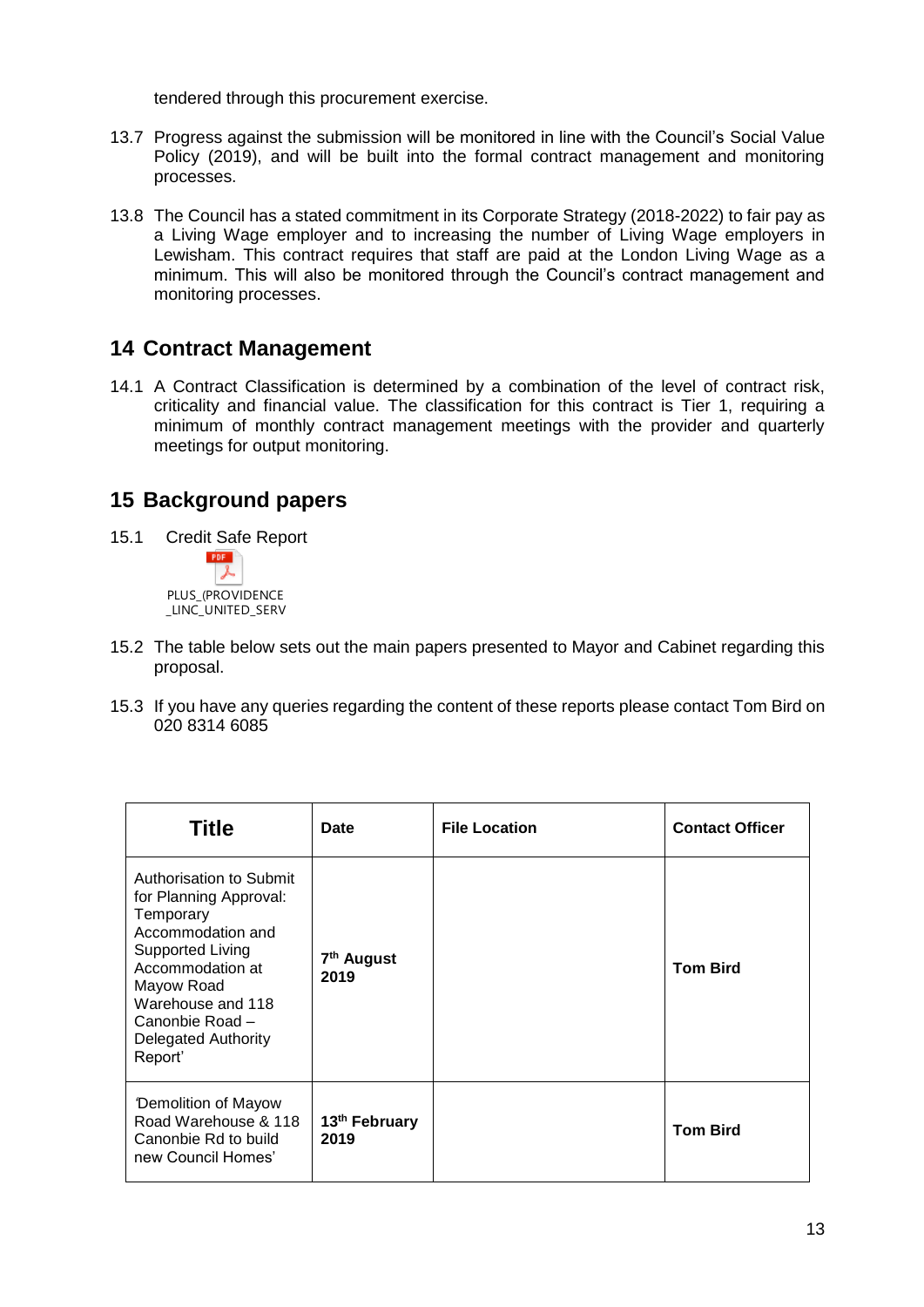| Framework Agreement<br>for the Provision Of<br>Services To Adults With<br>Learning Disabilities -<br>Stage Two:<br>Appointment to<br>Framework'                                                          | 26th June<br>2019              | <b>Tom Bird</b> |
|----------------------------------------------------------------------------------------------------------------------------------------------------------------------------------------------------------|--------------------------------|-----------------|
| <b>Learning Disability</b><br>Framework - Request<br>for permission to<br>procure a contract for<br>Supported Living<br>through call off from the<br>Framework (Mayow<br>Road Supported Living<br>units) | 10 <sup>th</sup> March<br>2021 | <b>Tom Bird</b> |

# **16 Glossary**

| ۰. | ×.<br>v       | ۰. |
|----|---------------|----|
|    | I<br>۰.<br>M. |    |

| Term                                             | <b>Definition</b>                                                                                                                                                                                                                                                                                                                                                                                                                                                                                                     |
|--------------------------------------------------|-----------------------------------------------------------------------------------------------------------------------------------------------------------------------------------------------------------------------------------------------------------------------------------------------------------------------------------------------------------------------------------------------------------------------------------------------------------------------------------------------------------------------|
| <b>Framework Agreement</b>                       | A Framework Agreement provides an overarching agreement<br>with potential suppliers to establish general terms and<br>conditions governing contracts that may be awarded during<br>the life of the Framework. It operates essentially as a list of<br>preferred providers, who have evidenced competence and<br>financial sustainability against a generic service specification<br>at a competitive price.                                                                                                           |
| London Living Wage                               | means the hourly rate of pay as calculated and published<br>annually by the Greater London Authority taking into account<br>the higher cost of living in London and the rate of inflation                                                                                                                                                                                                                                                                                                                             |
| Social Value                                     | is defined as the additional economic, social and<br>environmental benefits that can be created when Lewisham<br>Council purchases services outside of the organisation.                                                                                                                                                                                                                                                                                                                                              |
| Commissioning/Commissioner                       | A person or organisation that plans, buys and monitors the<br>services that are needed by the people who live in the local<br>area.<br>The local council is the commissioner for Adult Social Care.<br>NHS care is commissioned separately by local clinical<br>commissioning groups (CCG). In many areas health and<br>social care Commissioners work together to make sure that<br>the right services are in place for the local population.                                                                        |
| <b>NHS Fully Funded Continuing</b><br>Healthcare | Ongoing care outside hospital for someone who is ill or<br>disabled, health care arranged and funded by the NHS. This<br>type of care can be provided anywhere, and can include the<br>full cost of a place in a nursing home. It is provided when your<br>need for day to day support is mostly due to your need for<br>health care, rather than social care. The Government has<br>issued guidance to the NHS on how people should be<br>assessed for continuing health care, and who is entitled to<br>receive it. |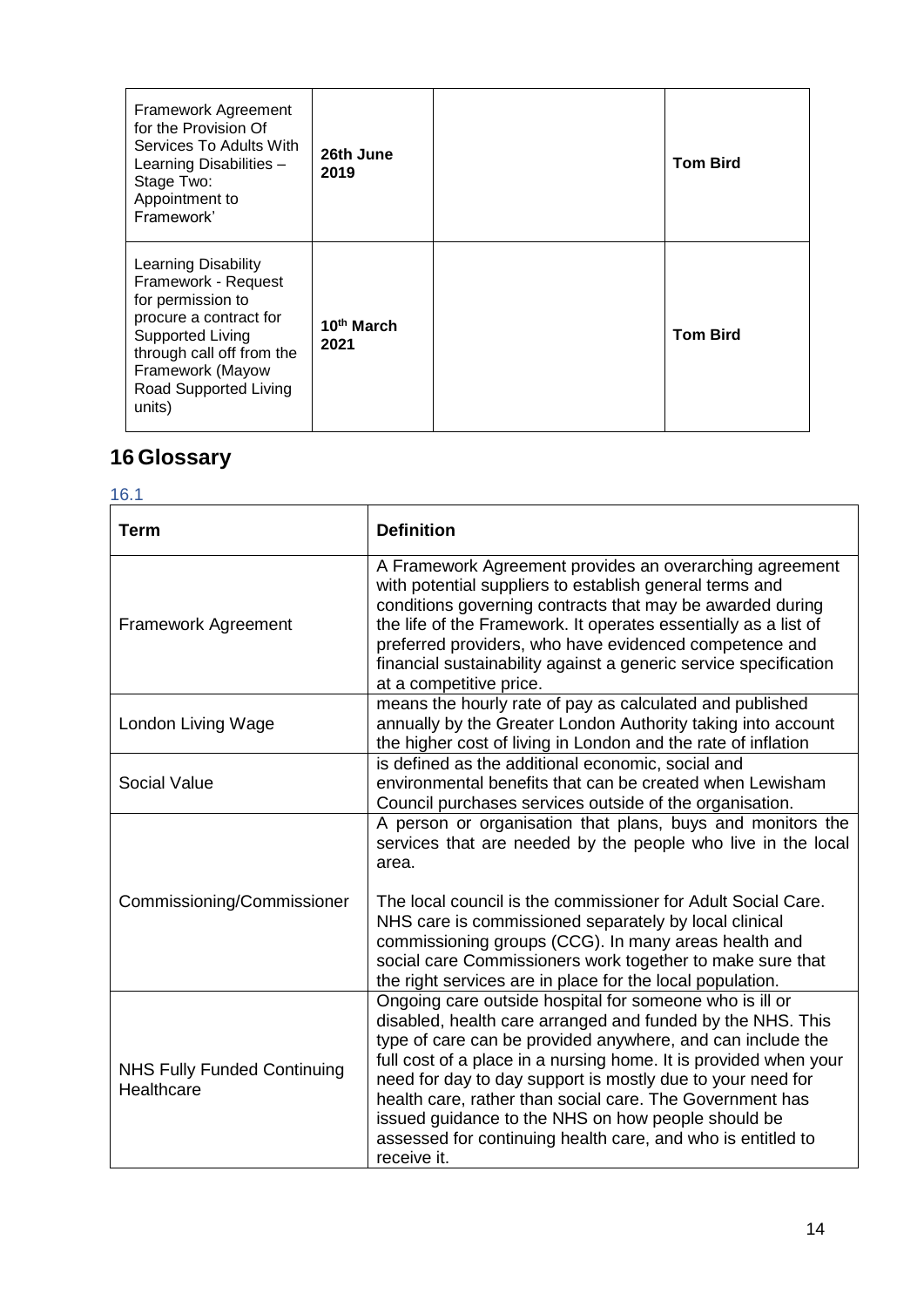| Term             | <b>Definition</b>                                                                                          |
|------------------|------------------------------------------------------------------------------------------------------------|
| l Contract Award | When an organisation or a provider is selected to deliver a<br>service and asked to enter into a Contract. |

## **17 Report author(s) and contact**

- 17.1 Tom Bird, Integrated Commissioning Manager Email: [tom.bird@nhs.net](mailto:tom.bird@nhs.net) / [tom.bird@lewisham.gov.uk](mailto:tom.bird@lewisham.gov.uk) Tel: 020 8314 6085
- 17.2 Comments for and on behalf of the Executive Director for Corporate Resources Abdul Kayoum, Strategic Finance Business Partner (Community Services)Email: [abdul.kayoum@lewisham.gov.uk](mailto:abdul.kayoum@lewisham.gov.uk)
- 17.3 Comments for and on behalf of the Director of Law, Governance and HR –(Mia Agnew (reference JW) E-mail : mia.agnew@lewisham.gov.uk)

#### **18 Appendices**

18.1 Please attach appendices as separate documents and list them below.

**Appendix 1 – Quality Method Statements**

**Appendix 2 – Detail of Interview Presentations & Questions**

**Appendix 3 – Quality and Financial Scores**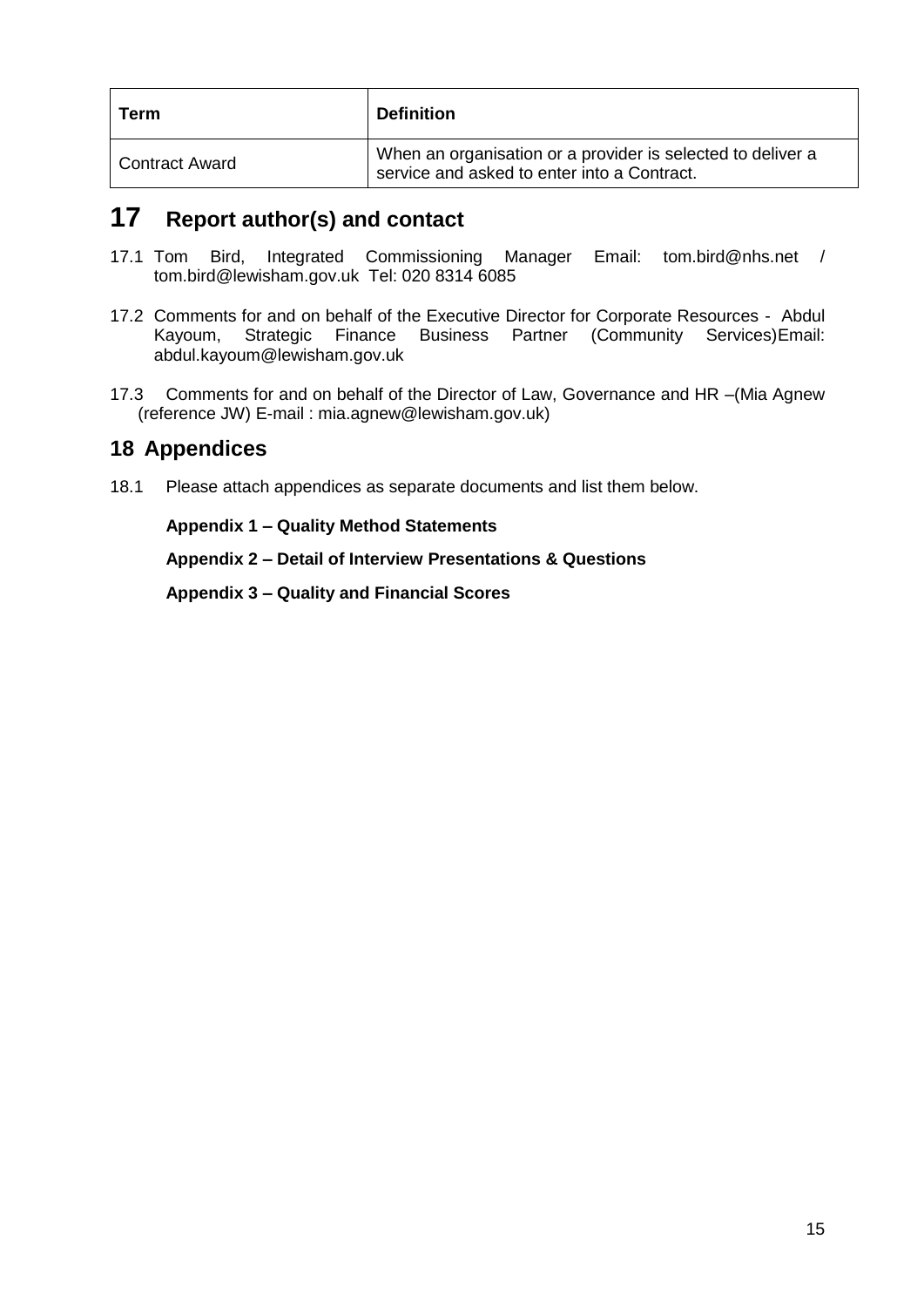## **Appendix 1**

**Quality Method Statements**

| Main Criteria (&<br><b>Weighting)</b> | Sub-<br>criteria<br>Weighting | Sub-criteria                                                                                                                                                                                                                                                                                                                                                                                                                                                                                            | Evidence     | <b>Method</b><br>Statement |
|---------------------------------------|-------------------------------|---------------------------------------------------------------------------------------------------------------------------------------------------------------------------------------------------------------------------------------------------------------------------------------------------------------------------------------------------------------------------------------------------------------------------------------------------------------------------------------------------------|--------------|----------------------------|
| Service<br><b>Delivery</b><br>(10%)   | 10%                           | Please provide a detailed and clear proposal as to<br>how you will deliver the service outlined in the<br>Specification, paying particular attention to the specific<br>considerations you need to be mindful of when<br>establishing and delivering a service of this nature.<br>Please provide an example of a project where you<br>have delivered a similar service.                                                                                                                                 |              | $MS 1*$                    |
| Service<br>Mobilisation<br>(8%)       | 8%                            | Please provide your proposed programme for<br>developing this service and how this will directly meet<br>the timetable and the stages outlined in Section 1.8 of<br>the Specification. You should describe clearly the<br>process you will undertake and how you will mobilise<br>and manage the project from award.                                                                                                                                                                                    | ✓            | $MS 2*$                    |
| Multi-Agency<br>working<br>(5%)       | 5%                            | Please outline how will you ensure that the service<br>works effectively with local social care and clinical<br>teams (and with other partners) to achieve desired<br>outcomes for service users? Your answer should<br>include any challenges that you envision experiencing<br>and your plans for mitigating these.                                                                                                                                                                                   |              | <b>MS3</b>                 |
| Person<br>Focussed<br>Support<br>(7%) | 7%                            | Please describe how you will deliver innovative and<br>flexible outcome focused care and support within this<br>service. Your answer should include detail on how<br>you will:<br>Work with service users and others in the co-<br>production and implementation of a unique<br>positive behavioural support plan<br>Identify and meet service users' aspirations<br>and care and support needs<br>Work with service users to develop measures<br>to evaluate whether or not outcomes are being<br>met. |              | $MS 4*$                    |
| Staffing<br>(5%)                      | 5%                            | Please describe your approach to staff recruitment,<br>training, development, supervision and retention for<br>this service. Please also describe how you will ensure<br>your staff members' well-being whilst avoiding<br>potential 'burn out'. Your answer should describe how<br>you will deploy staff in this service bearing in mind that<br>the service is composed of 6 separate flats and<br>communal spaces. Please separately provide an<br>outline rota with your submission.                | $\checkmark$ | <b>MS5</b>                 |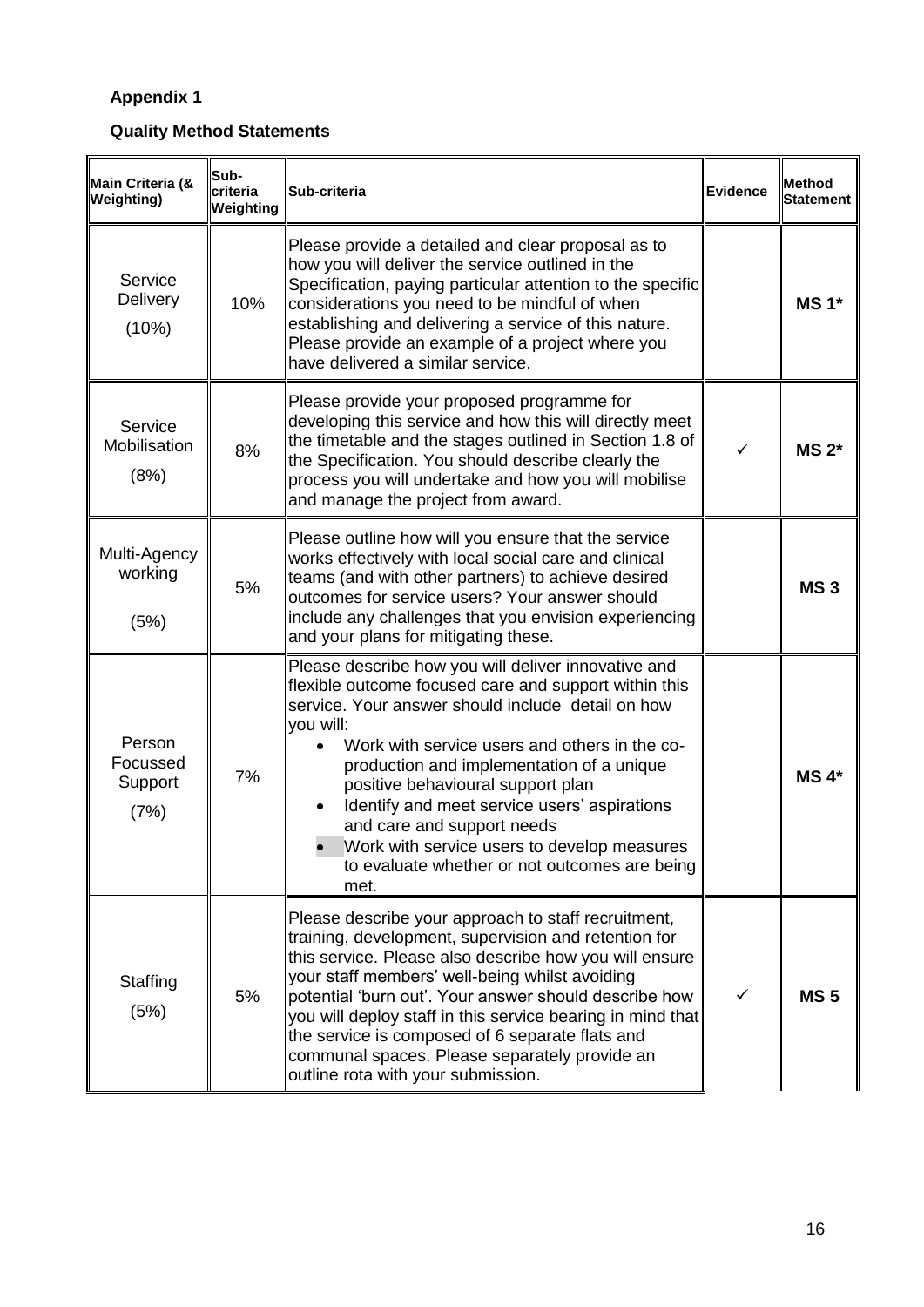| Safeguarding<br>(5%)                                               | 5%  | Please outline how your organisation proactively<br>safeguards service users. How do you address issues<br>of equality and diversity in your approach to<br>safeguarding? How will you ensure this is a safe<br>service and what do you identify as the challenges<br>and risks in the delivery of this service. What<br>measures will you put into place to minimise identified<br>risks?                                                                                                                                                                                                                                                           |   | $MS 6*$         |
|--------------------------------------------------------------------|-----|------------------------------------------------------------------------------------------------------------------------------------------------------------------------------------------------------------------------------------------------------------------------------------------------------------------------------------------------------------------------------------------------------------------------------------------------------------------------------------------------------------------------------------------------------------------------------------------------------------------------------------------------------|---|-----------------|
| Performance<br>Management<br>(5%)                                  | 5%  | What systems will you put in place to demonstrate that<br>you have delivered the key performance indicators<br>stated in the service specification? Your answer<br>should outline:<br>How you propose to communicate with and<br>gather feedback on the service from the people<br>you will be supporting<br>How you propose to communicate with and<br>gather feedback on the service from the<br>families of the people you will be supporting<br>How you propose to communicate with and<br>gather feedback on the service from other key<br>stakeholders (and who they are)<br>How you will use this feedback to further<br>develop the service. |   | MS7             |
| Social Value<br>(5%)                                               | 5%  | Please detail how you propose to deliver Social Value<br>as part of this project and how you will meet the<br>following proposed Social Value targets over the life of<br>the contract.<br>A) Employment, Skills and Economy (2%)<br>B) Greener Lewisham (1%)<br>C) Healthier Lewisham (1%)<br>D) Training Lewisham's Future (1%)                                                                                                                                                                                                                                                                                                                    | ✓ | MS <sub>8</sub> |
| Climate<br>Change<br>(For<br>information<br>only)                  | 0%  | Bidders are required to report on their corporate<br>carbon emissions as an organisation using an<br>accredited method;<br>Please disclose what those emissions are<br>Please identify what actions or modifications<br>they have included (if any) in relation to the<br>goods or services tenderers are proposing that<br>will reduce carbon intensity                                                                                                                                                                                                                                                                                             |   | MS <sub>9</sub> |
| <b>GDPR &amp; Data</b><br>Handling<br>(For<br>information<br>only) | 0%  | Please provide a clear description of how you will<br>store and manage data in relation to the proposed<br>services - and how you will comply with GDPR<br>regulations.                                                                                                                                                                                                                                                                                                                                                                                                                                                                              |   | <b>MS10</b>     |
| Interview<br>(10%)                                                 | 10% | Interview providing experts by experience, and key<br>stakeholders the opportunity for input into, and<br>involvement in, the tender evaluation process.                                                                                                                                                                                                                                                                                                                                                                                                                                                                                             |   |                 |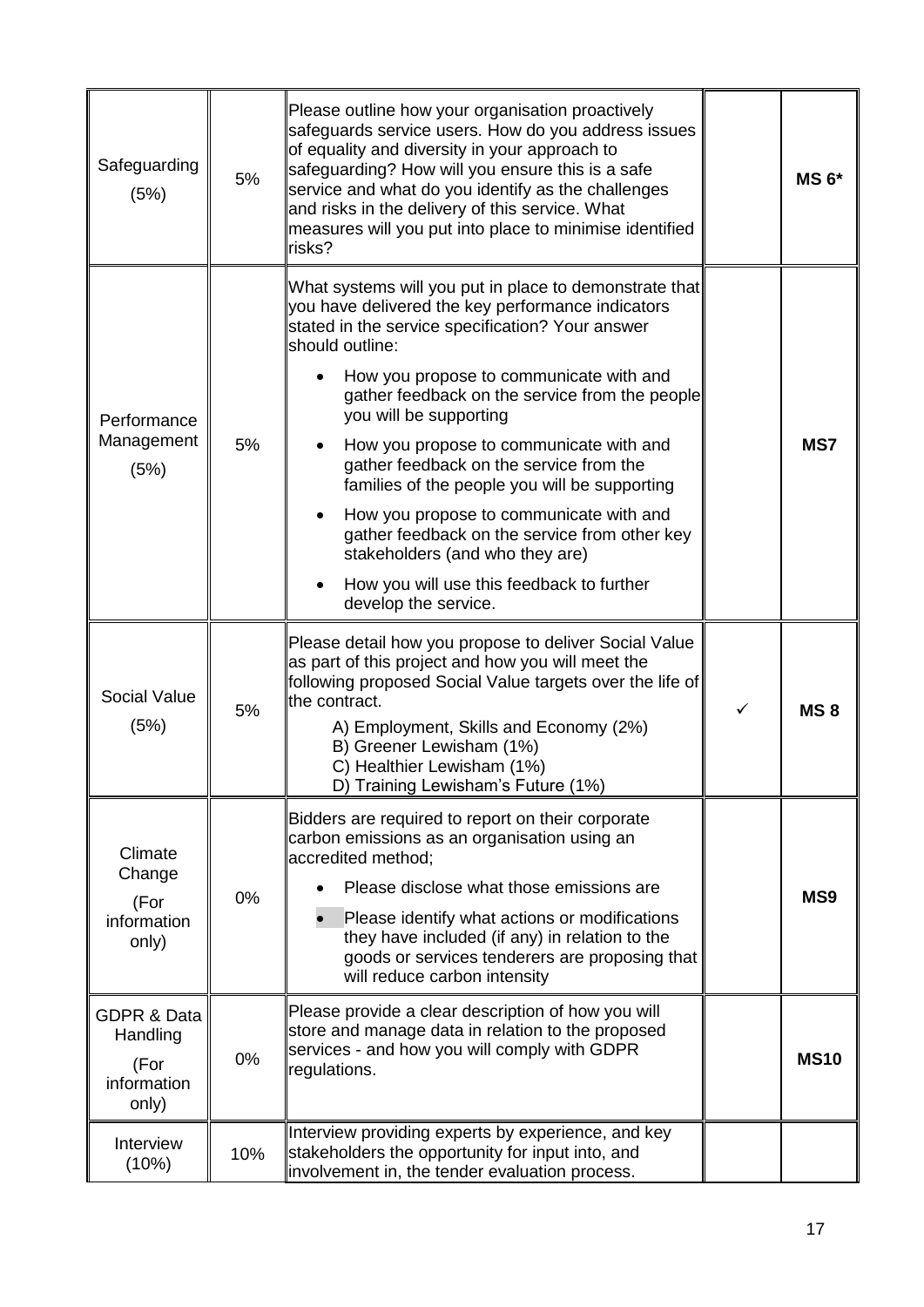## **Appendix 2 Detail of the Interview Presentation & Questions**

| No.                                 | <b>Criteria</b>                      | Question                                                                                                                                                                                                          |
|-------------------------------------|--------------------------------------|-------------------------------------------------------------------------------------------------------------------------------------------------------------------------------------------------------------------|
| <b>Presentation</b><br>(15 minutes) | Service Delivery                     | Topic:<br>Why would good communication be so<br>important in this service? Please outline<br>your approach to ensure effective<br>communication in all aspects of service<br>delivery                             |
| 1                                   | <b>Service Delivery</b>              | What additional factors do you need to<br>consider in delivering this service to a<br>person with autism rather than a<br>learning disability                                                                     |
| $\mathbf{2}$                        | <b>Person Focused Support</b>        | What does a strength based approach<br>mean for how you support people? What<br>influence does that have on your<br>approach to staff training?                                                                   |
| $\mathbf{3}$                        | <b>Service Delivery</b>              | What part do you envisage assistive<br>technology playing in this service?                                                                                                                                        |
| $\overline{\mathbf{4}}$             | Multi Agency Working                 | How would you ensure you accessed<br>local knowledge and expertise in<br>delivering this service                                                                                                                  |
| 5                                   | <b>Person Focused Support</b>        | How in practice would you work with a<br>person you are supporting to set and<br>review outcomes? Who else would you<br>involve in this?                                                                          |
| 6                                   | Safeguarding                         | How do you make sure safeguarding is<br>person centred?                                                                                                                                                           |
| 7                                   | Safeguarding                         | What is your approach to monitoring<br>and reviewing this service to ensure it is<br>being delivered safely for both the<br>people you support and staff? How<br>frequently would you carry out these<br>reviews? |
| 8                                   | Staffing / Performance<br>Management | Please describe the supervision<br>framework you will need to have in place<br>in delivering this service?                                                                                                        |